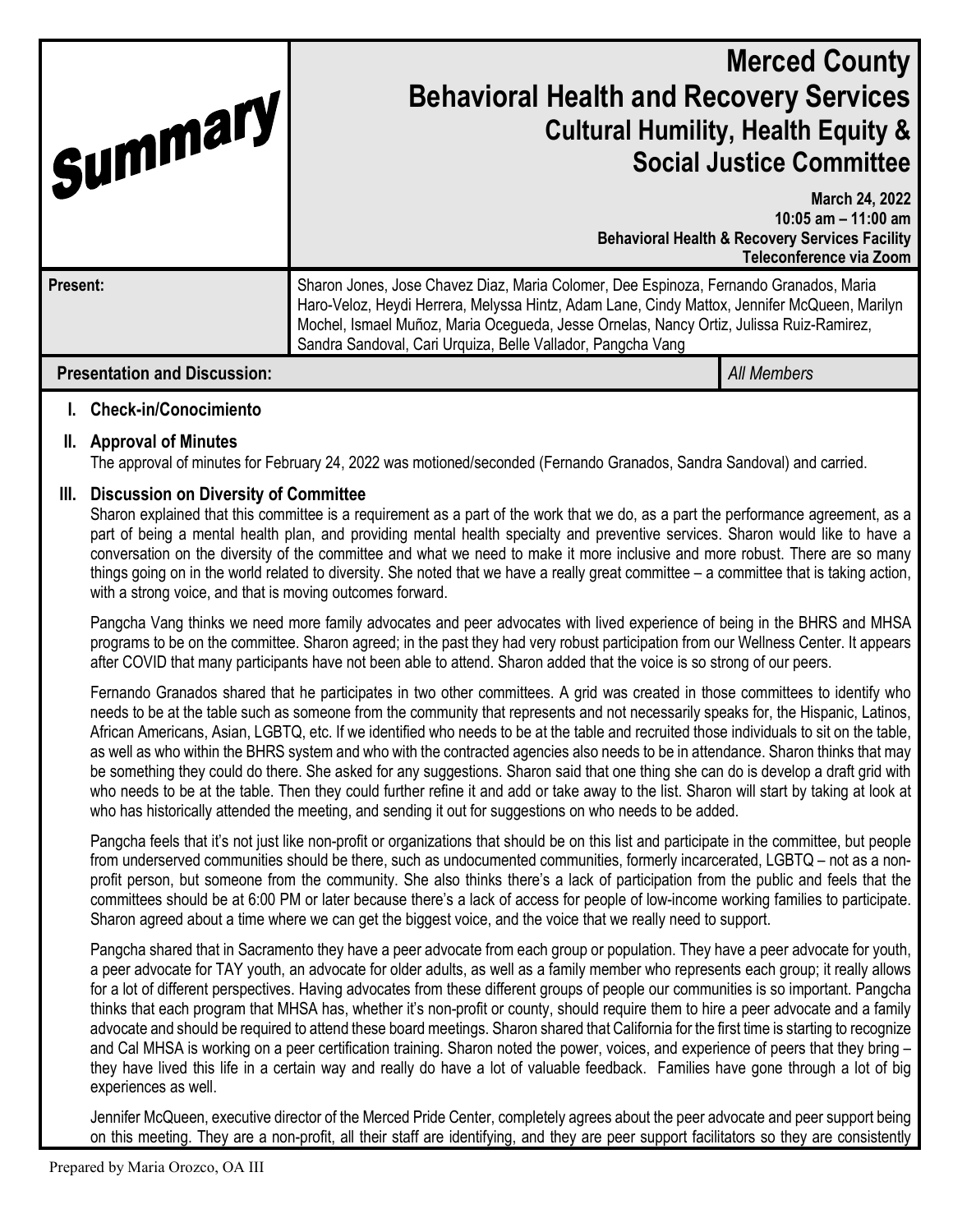interacting. Not only are they part of the community, but they are consistently interacting with the folks that go through their doors. In the first few days of being open, they had 62 participants go through their peer-support groups. Right now, they are running 9 support groups all peer led, with 18 peers running them. Jennifer does think it would be really great to have more of those voices present because in those groups and conversations, there is a lot of really valuable feedback and information being shared. She completely agrees that having a lot more peer voices and identifying community members to speak and share would be really valuable. Sharon agrees that the power of peers is really what brings forth healing and helps with a lot of the stigma. Jennifer added that they actually have a few staff members right now who are volunteering as peer advocates because it is so needed from people in the community to have that peer side by side to help them through a lot of things. Sharon asked if Jennifer has a peer training or a specific training that the peers go through. Jennifer explained that they do receive peer-support facilitator trainings and it actually is in conjunction with the work that that they do. Yes, they do have a very formulated training that all the folks go through. She noted that their staff manager just attended the ASIST Training at BHRS, and had great feedback saying that it would be great training for all of the peer support facilitators. Jennifer will be reaching out to Sharon to see if there is any way to get all of the facilitators in that training. She said that it is a very rigorous process between the training provided by BHRS, as well as additional training for their standards and requirements through the Merced Pride Center.

Pangcha said that she really liked what Jennifer said. However, she feels like the peer-supports should be paid and that Merced County needs to put more effort into employing peer advocates and family advocates, having them on the committee, and having them get paid for that process. When Pangcha was in Sacramento, she was a peer advocate and she served on the board – it was a stipend and she would get a stipend every time she went. Every organization had to have an advocate, and that's what we need.

Jennifer added that they are in a very exciting time where at the Merced Pride Center they have blasted with this growth and they are lucky enough that through their work with MHSA, they are partially funded for their facilitators to receive a stipend – they are funded to run 6 peer-led support groups twice a month. They just have so much more of a need to run more groups as the community wanted more. They currently run 9 groups and are adding 3 more groups starting in April so they will be running 12 groups; 6 of them are funded, and the other 6 are just from staff who see the need and want to provide the support. She agrees that they have to get these folks paid – the peer support advocates that help make phone calls for appointments, help fill out paperwork, or that go to those initial appointments. Jennifer has done that herself and has taken a transgender community member to his medical appointment for the first time seeing a doctor. That aspect is volunteer because they see that it's much needed. They are not there yet but it is definitely something that they are working on because she agrees that it is a much-needed resource and the only way to make it sustainable is to have it via paid position.

Pangcha clarified that she is not saying Merced Pride Center needs to do it, but she feels that it's Merced County that needs to take the lead when employing and providing that funding so that you could pay your workers. Sharon Jones said that at Behavioral Health & Recovery Services, they have had support. It used to be referred to as consumer assistance workers, but they upgraded to peer support specialist. They do have at any given time 23 hired peer support specialists. Added to that is to branch it out in the community in a natural setting, where there is a peer advocate and a family advocate at different sites. Stipends are money, but it is more or less a value of what you are doing, which is very valuable work. Sharon agrees because it builds self-esteem and self-confidence.

Nancy Ortiz, CI4CI (Community Initiatives for Collective Impact), shared that she came from San Bernardino County. She worked there for 25 years and for the last 12 years she was at the Department of Behavioral Health in the Transitional Aged Youth Center, where they dealt with the LGBTQ community. Their staff consisted of therapists, social workers, peer and family advocates, and she herself did employment and education. They were like parents and would do groups, have monthly meetings, and all the stakeholders would attend. Her program manager would attend and they were able to have their own groups, their own president – they would just oversee them. Any complaints or problems they had with each other would be brought up in these meetings, and the peer-family advocates were very vital in those roles because most of the time they were around the age group and some of the peer family advocates were actual clients trained into that position, hired, and paid. When Nancy left, they had 3 that were originally clients, and they got all the assistance. They would also assist with their high school diploma, identification card, took them to the doctor, etc. Nancy thinks it's very important to have all of those positions possible or access to those positions for those youth. They even had a probation officer that they dealt with at Juvenile Hall youth as well. She said it's very important to have the peer advocates as well as a probation officer, social workers, mental heath specialists. It was a clinical unit and they helped with everything. She thinks they could bring those people to the committees. Nancy shared that they have projects currently going on at CI4CI that she is working on with Ismael Muñoz. They work with childcare providers and rescue food from the food bank, try to go to local groceries, and have been delivering from July of last year. They have been delivering food boxes weekly and are up to 24 providers. They take anywhere from 20-30 lbs of fresh produce that they get for free – they really appreciated it and have received a lot of messages back. They do a newsletter for them every week and have pictures from that of the children. They are appreciative of the services they offer because it helps them. They have partnered with the United Methodist Church and assist with food boxes and also distribute them every week.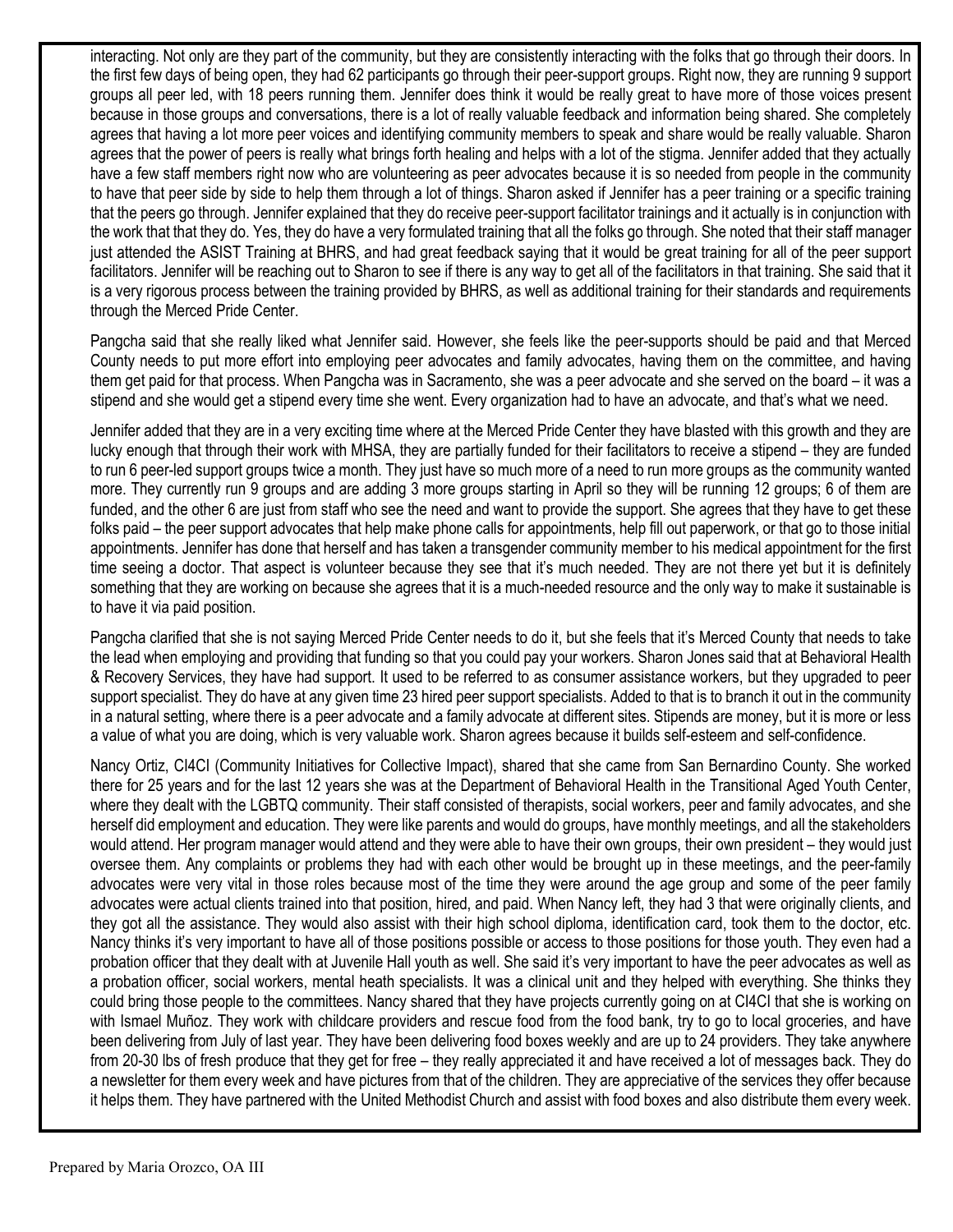Belle Vallador, Healthy House, added that in order for us to be able to have an effective way of giving out services to very diverse communities, is being able to provide interpreters in different languages. She thinks having that is very essential based on their experience with different groups they serve in their office. Belle has mentioned so many times in meetings that they are actively serving the homeless community in Merced. At the same time, they are also through the AFIA (American Feed Industry Association) Assistant Camp – the mothers who have 0-5 children. In some cases, even the quick start grants serve the breast cancer survivors and most of them out in Planada just speak Spanish so it's really important that we have them in the equation to involve interpreters here as we serve the community.

Sharon asked if Healthy House does interpreter training. Belle said that they do, but they stopped having those trainings during the pandemic. Candice is planning to have it done again in the next couple of months. The last training that they had was the traumainformed training for their interpreters and they will be having that again. Belle informed everyone that Healthy House has 18 languages available and also do translations – in fact, BHRS is one of their very active clients for this.

Marylin Mochel, Merced NAMI, shared that they have some non-profits that may not realize that complexity of providing stipends. Small non-profits often stipend people because they don't have enough resources to actually employ people. There are some IRS considerations and it is a topic that we are starting to have regarding possibly the formation of a worker's cooperative focused on community health workers. A lot of the peer counselors fall under that umbrella. They are doing this in collaboration with UC Merced, UC Berkeley, and a few other organizations to really look at the possibility of this model. Marylin highlighted that certainly want to collaborate with anybody interested in working with them and learning more about it. Marylin shared her contact information.

Pangcha Vang, stated that we shouldn't have probation officers or law enforcement on the board because MHSA serves medi-cal people so a lot of times it's black, brown, and poor people who are on medi-cal. It is often that probation officers and law enforcement who conflict violence and oppression, even intimidation on these communities. It is so important that we welcome people to our board and have them participate. When we have a probation officer or law enforcement on our board, it is very intimidating for these communities to come and talk, so it is better that they don't have them there at the table; it is better that we welcome them and hear them out. It is actually a better strategy to have a formerly incarcerated advocate – someone who has been incarcerated and who knows how it feels. It can validate their experience and help them navigate the resources in the system. We should not have probation officers or law enforcement on the board because it creates a conflict of interest. When someone brings up an issue to the board, that they have faced police brutality, people who are on the board will have a conflict of interest because they are friends with that probation officer that's currently serving on the board. Pangcha does not advise that they have a board with a probation officer or a law enforcement on the board. Sharon explained that the MHSA allows for law enforcement to be at the table. Sharon definitely understands what Pangcha is saying; it creates a dilemma. Even Sharon, when she sees law enforcement, gets those thoughts as well as to what is going to happen. Sharon also is and has been the trainer for law enforcement in Merced County. She has learned to create a win-win situation out of this. Sometimes what happens is that we generalize all people. It can happen where incidents happen repeatedly, and then we generalize a whole group of people. That makes it difficult because we don't have enough time here to talk about toxic stress and how it triggers our amygdala and all of that through the experiences that we've had or have seen other people that are similar to us or look like us have. Sharon mentioned that Human Services Agency has Leadership for Life. It is run by peers that have been incarcerated and have been in the legal system. You're giving back and they're sharing their powerful stories, and really supporting. Sharon stated that she is not disagreeing with Pangcha, but just the way the structural systems are set up, one thing that has helped Sharon over the years because she understands totally what she is saying, is adaptability and how do we still create a win-win situation and move our voice forward. It can be difficult because just as you say, who holds the power in the room and how is the power perceived, is another whole topic and training.

As they were working on the Innovation Project, Transformational Equity Restart Program, that came up with one of the state staff who was working on the project; the co-location of law enforcement with certain programs. For people that are experiencing these encounters, and then all of a sudden, they walk in the room and the very person or organization that they've had an encounter with is there– that needs to be looked at. Sharon agreed and said that usually this is not brought up in rooms at all but there are allies in law enforcement and in all different areas. She said they want to tap into those allies and people who have a trusted messenger voice. It is definitely something to think about when you look at adverse childhood issues and trauma-informed care, it's definitely something to look at. How you perceived a certain group or organization, and then all of a sudden, you're asked to be a part of something and that organization is in the room.

Adam Lane, shared that one thing about stipends it's paying somebody in whatever fashion helps with accountability, helps guarantee quality and follow through. Sometimes that cannot be the case if you just have somebody that is purely volunteering and maybe burnt out or overly stressed because they're trying to work and get some money, and on the side, they're trying to help the community but it takes up a lot of time. Adam thinks there's a lot to be said for paying people versus just having them volunteer, whether it's stipends or whatever the case may be. Adam expressed to Pangcha that he really has enjoyed and was fascinating a lot of the things that she mentioned. He welcomed her because he thinks her voice really does seem like it comes from a city that's perhaps a bit more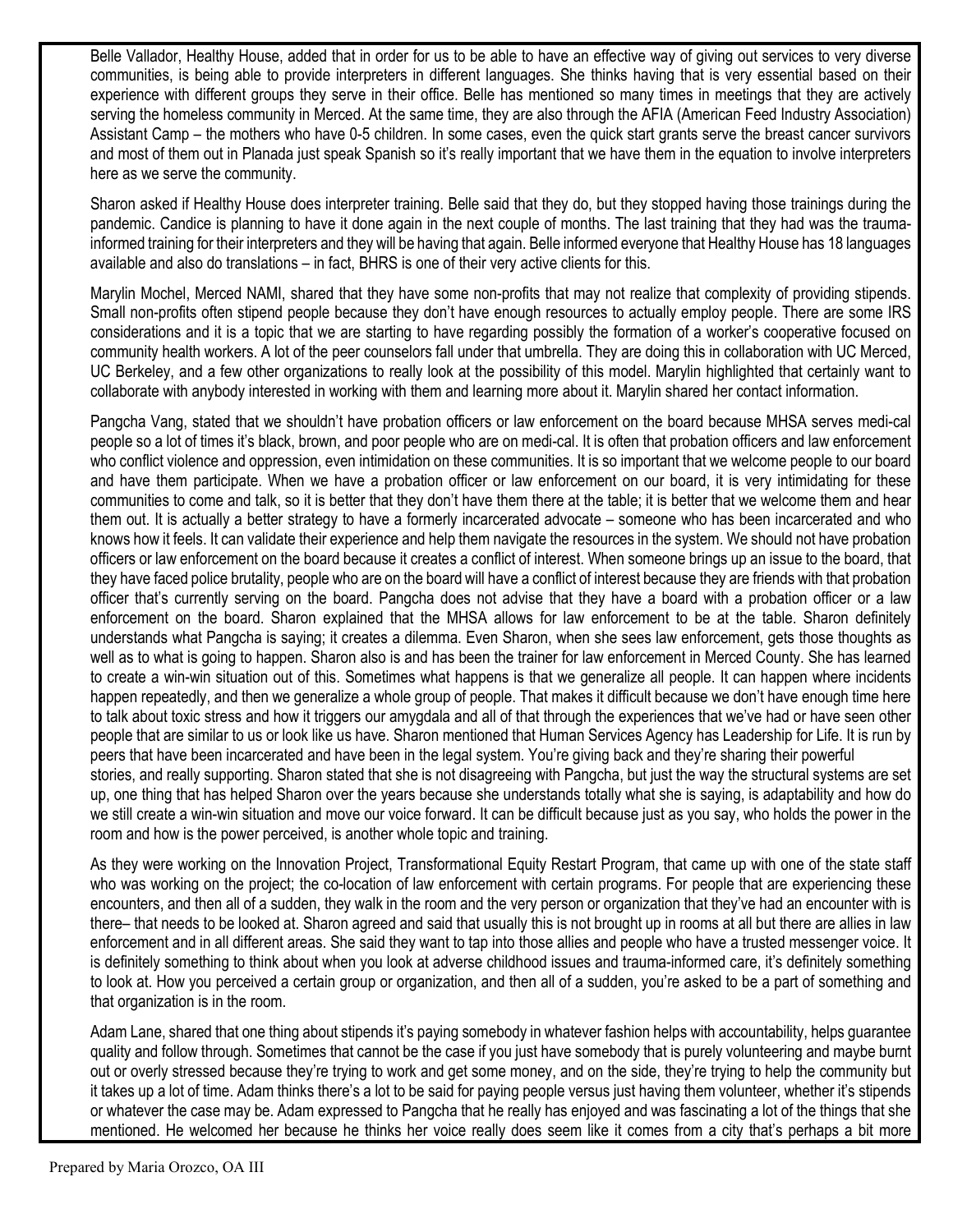progressive. Adam thinks it's nice to have her insight kind of shake them up a little bit. What Pangcha mentioned about the peer advocates is so important; whether it's peer-advocates for different types of folks in the community, or whether we're looking for a more inclusive cultural humility. Adam was wondering about the process for finding people with certain lived experiences and was just considering some kind of flyer saying that MHSA BHRS Cultural Humility meeting is looking for the following people. That could be something that we could share throughout our different organizations because when it comes to getting people who are like peer advocates, Adam found that you really want to put the word out there and let the people that are passionate about it and know about it contact you, rather than finding or identifying the one person that you already know that has the lived experience and asking them to fulfill the role. Adam is curious about the process of accruing different kinds of people for a group or for peer advocacy if anybody could answer that.

Pangcha said that it was how Sacramento did it – the county required every non-profit and every BHRS program to have an advocate and a family advocate, and you would get in trouble if you didn't employ one. The counselors would go through their case load and review which client they thought would be a good advocate and a client that graduated already.

Sharon noted that in Alameda County they have a pull of consumer champions; that is similar to what Pangcha was saying. That pull of consumer champions would be on panels and work throughout various locations within Alameda County; they were the go to for all these peers.

### **IV. Training Needs for Committee**

Sharon asked, what trainings do we need and what trainings can we provide. Sharon does the multicultural training and it has various parts to it – it's a requirement here at BHRS.

Nicky Carasco, Healthy House, stated that it is ironic that people were asking questions that pertained to her story. She shared that she experienced a domestic violence situation where she had to get out of it and people at Healthy House literally helped her out. The board asked her to go and tell her story after they helped her find housing. Nicky was able to tap into a lot of resources that they taught her about. The thing that they found with her is that a lot of people share their story. It's not always just mental health, it's all the issues together that create that problem. After they heard her story, she was asked to be part of the board to represent the formerly homeless. In that meeting she was able to meet some people and ultimately, she wanted to give back. For all the people that represent boards, all you have to do really, to the gentleman that asked "how do you find people like me?" she said you just ask people to share your story. The very people you help might contain those gifts that can reach the other people. Then your life's experience helps you help the next person and the next person; then the community comes together naturally at that point. Nicky represents the African American community, the Mexican community – she was a single mom, raised 5 boys and they all have educations, and she is educated but she just got "down and out." When Nicky went to Healthy House, she didn't know anybody there but there are a lot of people in this community that she thinks are literally living angels. She can see that it is what everyone here are probably trying to come together with. She shared that she has lived a lot of things in her life and is 52 but at the same time there is a lot to learn. She is thankful for this community and expressed to the group that they are doing a great job and at least trying to come together. The whole law enforcement versus the formerly incarcerated is a big issue as well. As she was listening she realized that there's a lot going on just in itself, but she can relate to everything the council is talking about. Nicky thinks her story may touch someone or any board members in this meeting. She used to work for a stipend and taught youth. It wasn't much and she didn't do it for a living, but it did promote follow through and felt that the community gave her some value for what she was doing, even though she would've done it for free. If there are any questions, she would be happy to tell her story to anyone who it might help. She is not trying to commercialize herself, she just wants to help people come together.

Sharon stated that she would like to invite Nicky back to this committee because she feels that she brings a lot of intersectionality to what she just mentioned. She represents many communities, has that lived experience, and Sharon thinks that's where it starts. Sharon said that unless you've gone through it and someone can share your story, and have that empathy, it's kind of like we're just talking. Sharon appreciated Nicky for listening in. Sharon noted that she brought up another thought that she had when she was speaking that as a standing agenda item, we should have diverse people come to share their story. Not only would it help the committee, but it would really help out the committee. NAMI has something called In *Your Own Voice* and Sharon loves that program that they have as well where people share their stories and their voices.

Belle Vallador thanked Sharon and thinks that instead of her just talking about others' stories, they might as well hear it from the source itself.

Sharon shared some of the comments from the chat.

In regards to law enforcement, she mentioned having a credible trusted officer that reflects the community values and understands the culture of the community, as well as the perception of the community. Trainings for advocates and non-profit individuals. Someone brought up the history of racism in mental health. It has not been that long where people were placed in state hospitals – some needed to be there and others didn't. That's why we have the whole 5150 conservator process because often there can be misuse and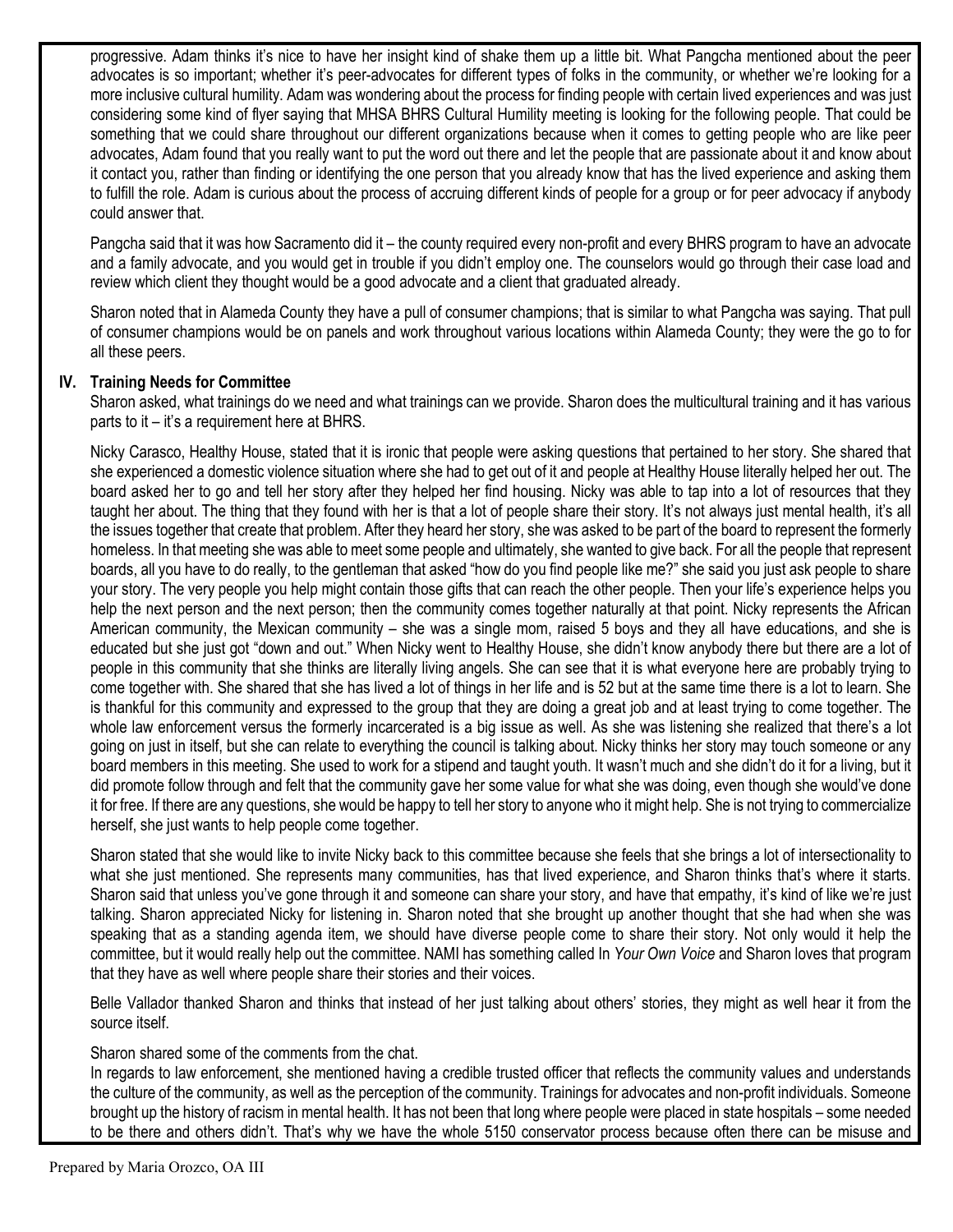oppression within systems and that's the whole social justice piece and health equity. The people who need to get the services sometimes do not get it, and other people get the services and don't need to; just being aware of that.

Jennifer, Merced Price Center, shared that she and Nancy Reding are putting together a training that they think will be really valuable for the community. It ties a lot in mind with the prior conversation. If they could bring together a panel of LGBTQI+ identifying folks to seek and share their lived experience stories, that would be a really effective way to give a training on cultural sensitivity and awareness. They are really looking forward in finishing putting that together and bringing it forward to the group.

Pangcha thinks we need a training to explain the role of a peer advocate and family advocate. It's to help management and staff understand that peer advocates are used for several tasks – the first being providing peer-to-peer services to clients and sharing your story because counselors are not allowed to share their stories. Having a peer advocate share their story to clients is really useful. Number two is to attend the meetings and advocate for the people, the population. Advocating for them on board meetings; they should be required to go to hiring panels and be required to attend budget meetings, policy meetings, training meetings, because we need that client voice at each level. If management is hiring someone, they are going to choose someone from their perspective. When you have a peer advocate on the hiring panel they will make sure that staff is appropriate for that population. Three, we need to create peer advocates where their role will be to create many projects to reduce stigma. There's a lot of stigma around mental illness and getting services for counseling. Having peer advocates and family advocates, and taking the lead of what a project would look like in reducing stigma. Four, to share their story whether it's with clients or training for staff. It creates a positive empowerment if peers are taking the lead and they have that strong voice.

Sharon agreed that it's a shift in thinking and so that's part of the work there - the humility piece to allow peers to come forward just like the lady that came forward earlier and embrace that because it creates these powerful moments where healing can come forward; it can benefit and help everybody.

Belle Vallador shared about the upcoming training that Healthy House will be staging. It will be soon, most likely before the end of April. This will be about Southeast Asian Mental Health issues. It will be focusing on the Hmong, Ming, Lao community. In fact, they started the training yesterday. It was staged in her CCR meeting for elder abuse and they were able to show some PowerPoints. They are planning to put this in a bigger place like one they have in the Cultural Arts building. They are still working on that but just a heads up they will invite the rest of the group for this mental health training that they will be staging before the end of April.

#### *V.* **Culturally Inclusive and Specific Outreach**

Sharon noted that this was already covered in the conversation, but Sharon suggested to go out to the community and get those individuals who are trusted in the community. Make sure that they are a part of this committee and also be mindful to some of the contemporary issues that are going on as they recruit people because we know that there are certain issues that create a fear among certain cultural groups or population groups as they set up committee, invite people in and structure them to be mindful of who's sitting on the committee because maybe that's why some people do not show up for the committee.

Belle Vallador added that from what she has heard from Pangcha regarding the law enforcement board, in the case of elder abuse grant that they have there since she has been working for a number of years already, law enforcement is part of their MOU and they have a really good relationship with the law enforcement rehab in Merced. In fact, they have successfully done several trainings for advances law enforcement in relation to elder abuse. What happens in the community is that if there is somebody that is a domestic violence victim, the first thing they will do is call 911 and the first responders will be the law enforcers. Sometimes there are things that law enforcement doesn't know what to do – if it's elder abuse they need to have an agency that is ready to help them address the case. It is important for Belle that they have a good relationship as far as the law enforcement. In order for them to be able to share the services that we are rendering that we can offer to our clients. AP Guests is one that they can call when they need to report elder abuse cases, but sometimes the case is so serious that the tendency is just to call the law enforces immediately; law enforcers need to be trained when it comes to these things.

Sharon said that we know it's difficult because there has been a lot of pain and suffering in certain areas for some people there's ongoing trauma and fear as we set up structures and systems. That is why cultural humility is so much needed to be able to have these courageous conversations because unless you've experienced it, you think you're setting it up properly but for people going through it, it's a different lens.

Julissa, Youth Leadership Institute, stated that when talking about mental health she really disagrees with having law enforcement as part of these conversations or having them at the table for various types of reasons. There was an occasion where the police department of Modesto also mentioned that they were not equipped to have the types of calls that they would be getting for mental health. They broke down the amount of calls that they would be getting; they said that they were not equipped to deal with it. Julissa also disagrees and doesn't think that should mean more training for them. From personal experience, regarding mental health interactions with law enforcement at home, law enforcement has been called for her brother's mental health crisis. As soon as entering the door, the cop looked at her and told said he would not be hesitant to shoot her brother while holding his hand on his gun. She said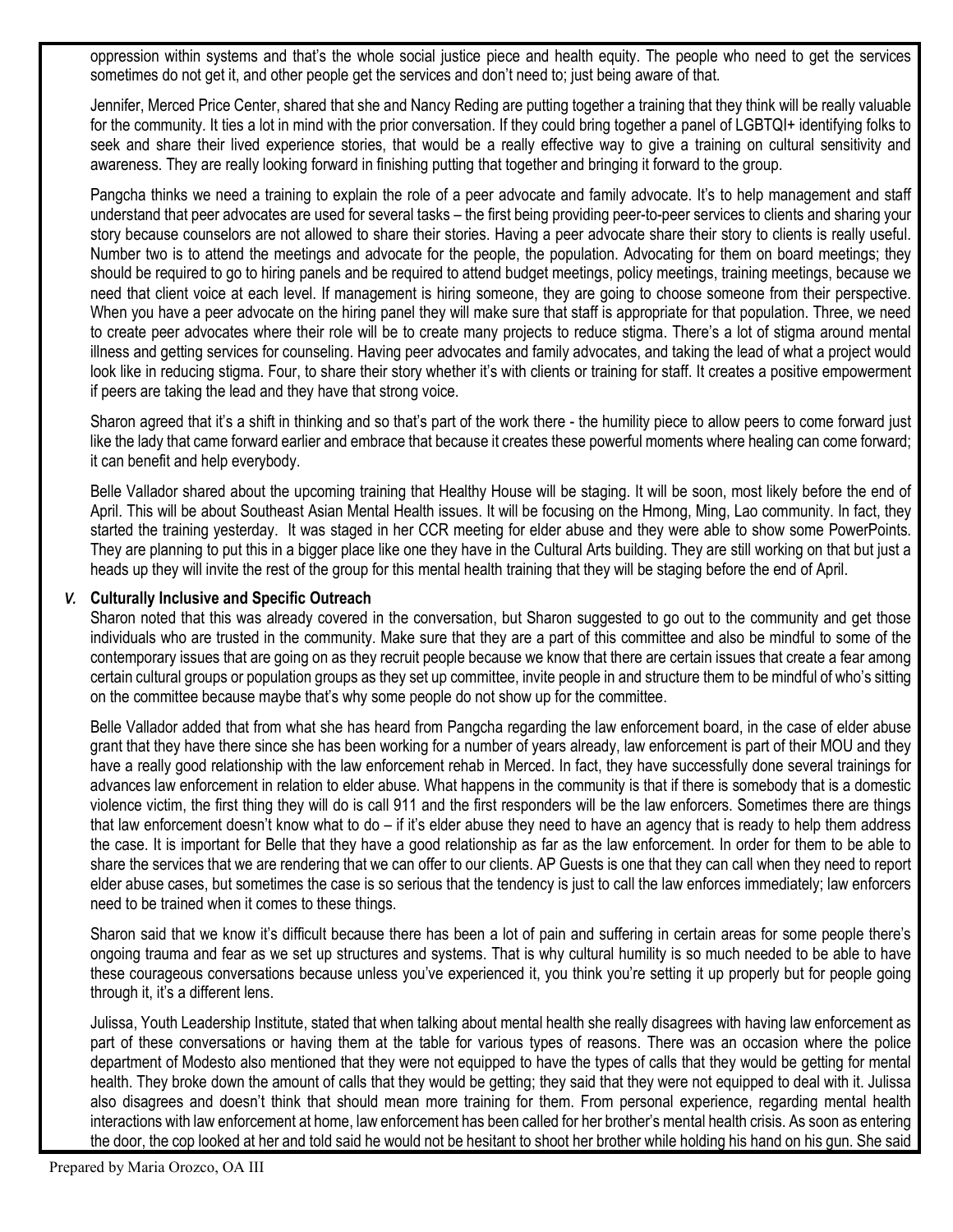to keep in mind that this is a mental health situation. Law enforcement are not equipped to deal with these types of calls. There are different types of programs that are occurring across California and other states that basically have a specific number for people to call when people are having these types of crises or need these types of resources. Instead of having a law enforcement officer go attend these calls, they have someone that is prepared in mental health – they have advocates available. Julissa really wanted to reiterate that point because she thinks it goes along with being mindful of who is present and who's at the table. If we are trying to get impacted communities to attend these meetings, she mentioned that for example, her mom would not want to attend these meetings after what happened with her son. All other impacted communities are not going to feel safe because at the end of the day, they don't just feel safe, they aren't safe.

Sharon thanked her and said it's very important that she brought that voice into the room because it's a real-life family experience and she hears quite a few number of reports similar to what she shared.

Belle explained that in the case of elder abuse, the reason why they conducted these meetings and trainings is that there are so many cases that have happened in the past, even when they answer for elder abuse cases they don't know what to do – she agrees with that which is why they are conducting this meeting so that they could identify if it's real elder abuse, or just looking at the medicine cabinet, is the refrigerator empty in the case of the caregiver and the elder relationship. She said that is the purpose of the training they are conducting. Belle agrees with Julissa that a lot of those calls are not helping at all. She has heard a lot of stories about that. As they call the police, they think they add more to the problems than solving them. That's the reason they brought this training for them so they know and can be aware of what to do as they answer for calls.

Sharon said that what she hears is trauma-informed meetings to mitigate the trauma because we do have experiences such as what has been described. Also, thinking if we are causing any secondary trauma the way we provide services and set up meetings.

Pangcha stated that she disagrees with having training for police. When we say training for police, it just means more money for police. There are good police and police that do good things, but that should be only what they do, is solve crimes. We shouldn't call for them for domestic violence, mental health needs; we shouldn't be calling them for schools and they shouldn't be at our schools, yet they are. It's mental health counselors who should be responding to domestic violence since they understand domestic violence issues. Police don't understand domestic violence and the behaviors. Police have a lot of power and they shouldn't be at the board meetings or committee meetings. They already have a lot of power. We don't need police everywhere. We need to think about other ways to respond and not just with police, but with mental health services, affordable housing, ending poverty, having staff who help with housing, having LGBTQ staff, having different responses that help people and not just law enforcement where they monitor, have aggression, and weapons. Also, if you have more privilege, you are less likely to be scared of cops and cops are likely to treat you better if you have privilege. If you are rich, if you are white, or even if your skin tone is lighter, the more privilege you have. She shared that she is Asian, and she does have the privilege. She stated that she is not scared of cops because cops will treat her better. They will assume that she's Asian, obedient, a nice person, but if she was black or brown she knows her privilege and her life would be different – her feelings towards cops would be different.

Sharon said that when you speak of privilege there is definitely better outcomes or opportunities based on skin color. She noted that is a whole other training but it is great feedback.

- **VI. Focus Group Feedback** Item tabled.
- **VII. Discussion on How to Reduce Inequities** Item tabled.
- **VIII. May is Mental Health Awareness** Item tabled.
- **IX. Building Capacity with Peer Support Specialist** Item tabled.
- **X. Substance Use Division Reports** Item tabled.
- **XI. Client /Consumer Reports** Item tabled.
- **XII. Updates** Item tabled.

# **XIII. Possibilities and Success Stories**

Prepared by Maria Orozco, OA III